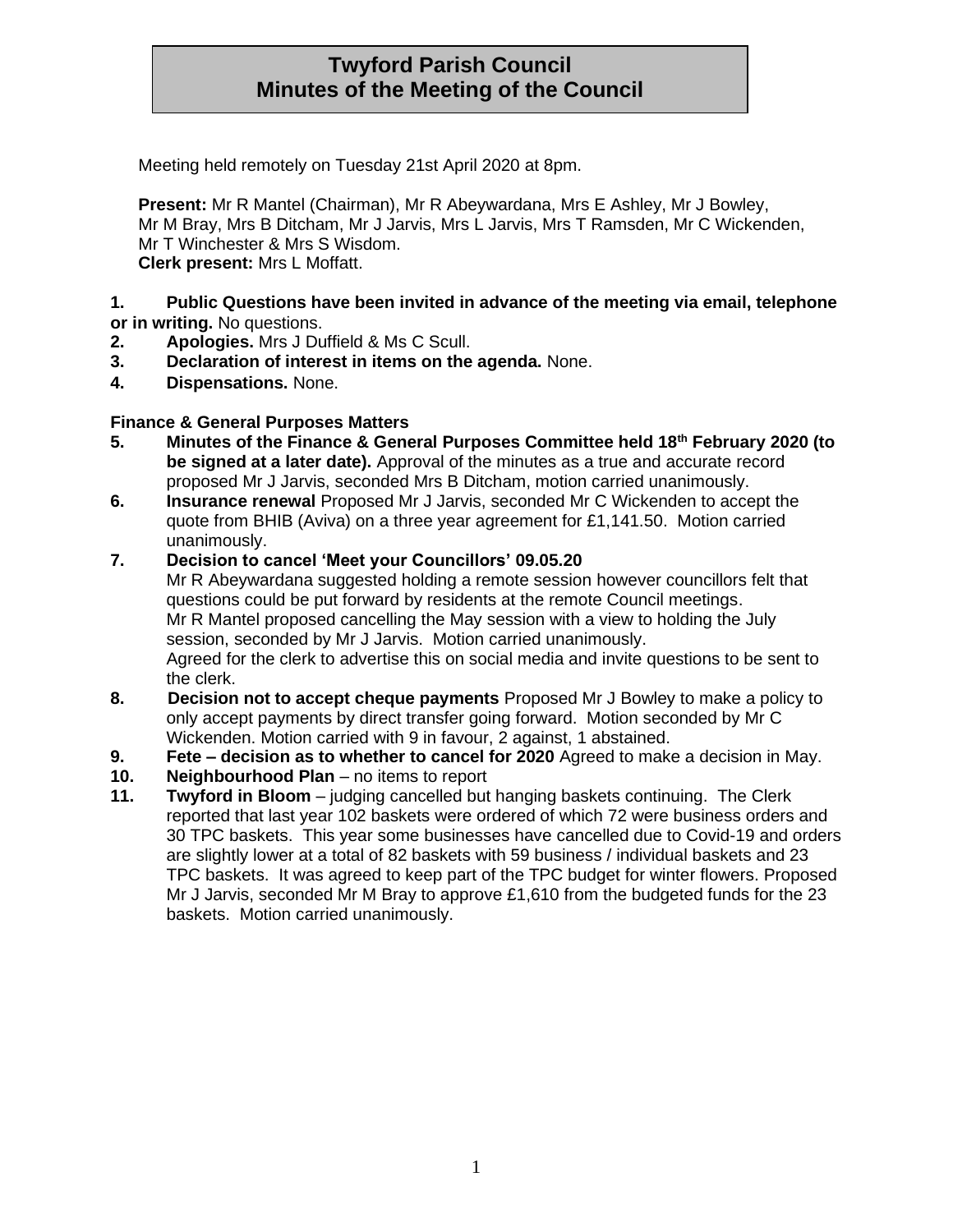#### **Finance Committee items to note:**

- **1.** Receipt of CIL £18,819.32 172704 land to the rear of 38-42 Hurst Rd
- **2.** £48.05 BT dividend received
- **3.** £805.20 Astra Zeneca received
- **4.** £12.00 SSE Wayleave payment received
- **5.** Bank balances

February balances - bank balances as at the end of February 2020.

- 5.1 Current account £44,888.15, deposit account £96,909.51, income bonds £37,000, national savings account £3,128.31 and Twycombe Lodge tenants deposit account £3,017.98.
- 5.2 VAT return for February 2020 £664.46.
- 5.3 March balances **-** bank balances as at the end of March 2020. Current account **£42,491.87, deposit account £96,909.51, income bonds £37,000, national savings** account £3,128.31 and Twycombe Lodge tenants deposit account £3,017.98.

5.4 VAT return for March 2020 - £585.79.

#### **6. Correspondence circulated by email:**

6.1 The Chain Newsletter (circulated 13.03.20)

6.2 Action for All E-Bulletin (circulated 18.03.20)

6.3 CIL & Infrastructure information sharing between WBC & Parishes (circulated 24.03.20)

6.4 2019/20 AGAR – PKF Littlejohn instructions delayed pending clarity over coronavirus implications (circulated 25.03.20)

## **Full Council Matters**

**12. Minutes of the Full Council meeting held on 14th April 2020 (to be signed at a later date).** Approval of the minutes as a true and accurate record proposed Mrs T Ramsden, seconded Mr C Wickenden, motion carried nem con.

#### **13. Clerks report**

End of year accounts have been completed and the audit will be carried out remotely.

The Clerk reported on the Twyford Covid-19 group. They have 350 volunteers, receive 5-8 requests per day and have helped on over 200 occasions. They cover the Twyford / Ruscombe /Charvil area and are helping 90 people. Requests include shopping, pharmacy trips and buddy calls. Some DBS checked volunteers are working with the Link Visiting Scheme. Donations are currently being put towards protective equipment. Some volunteers are happy to access areas in Twyford that have active cases but gloves and masks are required. The group are looking at finding a solution for the over 80's who do not do online banking, are accepting free food boxes but they **do** have the means to pay for their own food. The group are looking into the possibility of a mobile ATM to enable residents to draw cash out to pay for food. The group are also looking to arrange a meeting including Twyford Together and the Parish Council to consider ideas to support helping Twyford Businesses after lockdown. Is this something the Parish Council would like to support? Agreed by the Council that it is important to be represented and for Mrs B Ditcham and the Clerk to attend a meeting.

On Thursday the clerk will meet with WBC's Martin Sloan, Assistant Director ASC Transformation and Integration. Other attendees include voluntary organisation representatives and organisers from the Twyford Covid-19 group. The aim of the meeting is to discuss a model that can be copied in other parishes, discuss whether the Citizen Advice can